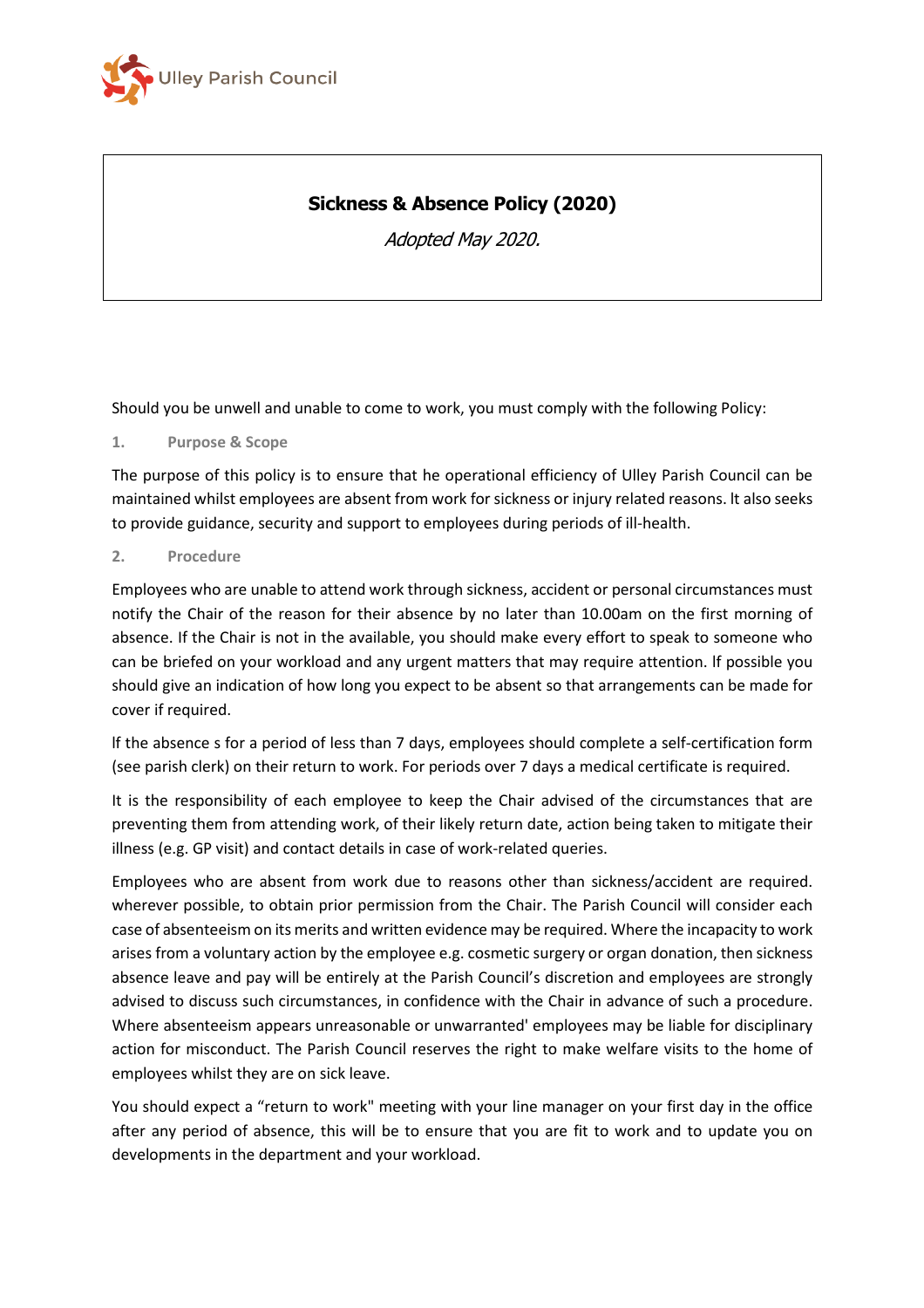

## **3. Sickness Pay**

Sick pay will be paid in accordance with your length of service as outlined in your contract. SSP is paid where applicable at the current rate.

### **4. Long Term or Frequent Short Term Absence Procedure**

This procedure is designed to outline the process where an employee is absent due to sickness on a long term or frequent short term basis. The discussions and investigations will review the employee's capability and capacity to undertake the work. The aim is to ensure fair treatment for all.

The procedure is non-contractual and does not form part of the terms and conditions of employment with Ulley Parish Council. The procedure may be amended from time to time.

### **4.1. Principles**

- a. Sickness absence issues will be dealt with sympathetically and sensitively, whilst also recognising the requirements of the Parish Council and the impact of the absence on others.
- b. The line manager will maintain periodic contact during the period of sickness absence.
- c. A full review, normally including medical reports, will be undertaken in each case.
- d. All periods of sickness absence (after the first seven days self-certification period) must be certified by a medical practitioner ("fit note") and in some cases the employer may request certification for periods of absence of less than 7 days in which case it will pay the appropriate fee to the medical practitioner issuing the certificate.
- e. The employee will be consulted at each stage of the procedure, to establish the true medical position and in order that the situation can be reviewed in full.
- f. The employee will be advised if their employment may be at risk.
- g. Throughout the procedure, discussions should take place on any reasonable adjustments that might be considered, to enable the employee to return to work.
- h. Where possible, appropriate assistance will be provided to the employee to return to work.
- i. In cases of long term ill health, the Parish Council will, where possible, hold employment open for up to six months.
- j. ln all cases before taking a decision to terminate an employee's contract on grounds of ill health managers will take into account:
	- any representations from employees, including additional medical information
	- the employee's length of service
	- the employee's most recent health situation and the likelihood of an improvement in attendance
	- whether it is possible to hold the job open for longer and the effect of past and future absences on the Parish Council.
	- the availability of suitable alternative work or working hours.
	- any other reasonable adjustments which could reasonably be expected to facilitate the return.
	- the impact of the Disability Discrimination Act 1995 on the particular case, and whether this may have a bearing on the actions to be taken.
- k. The employee will be informed of the right of appeal against any decision taken to terminate his or her contract of employment.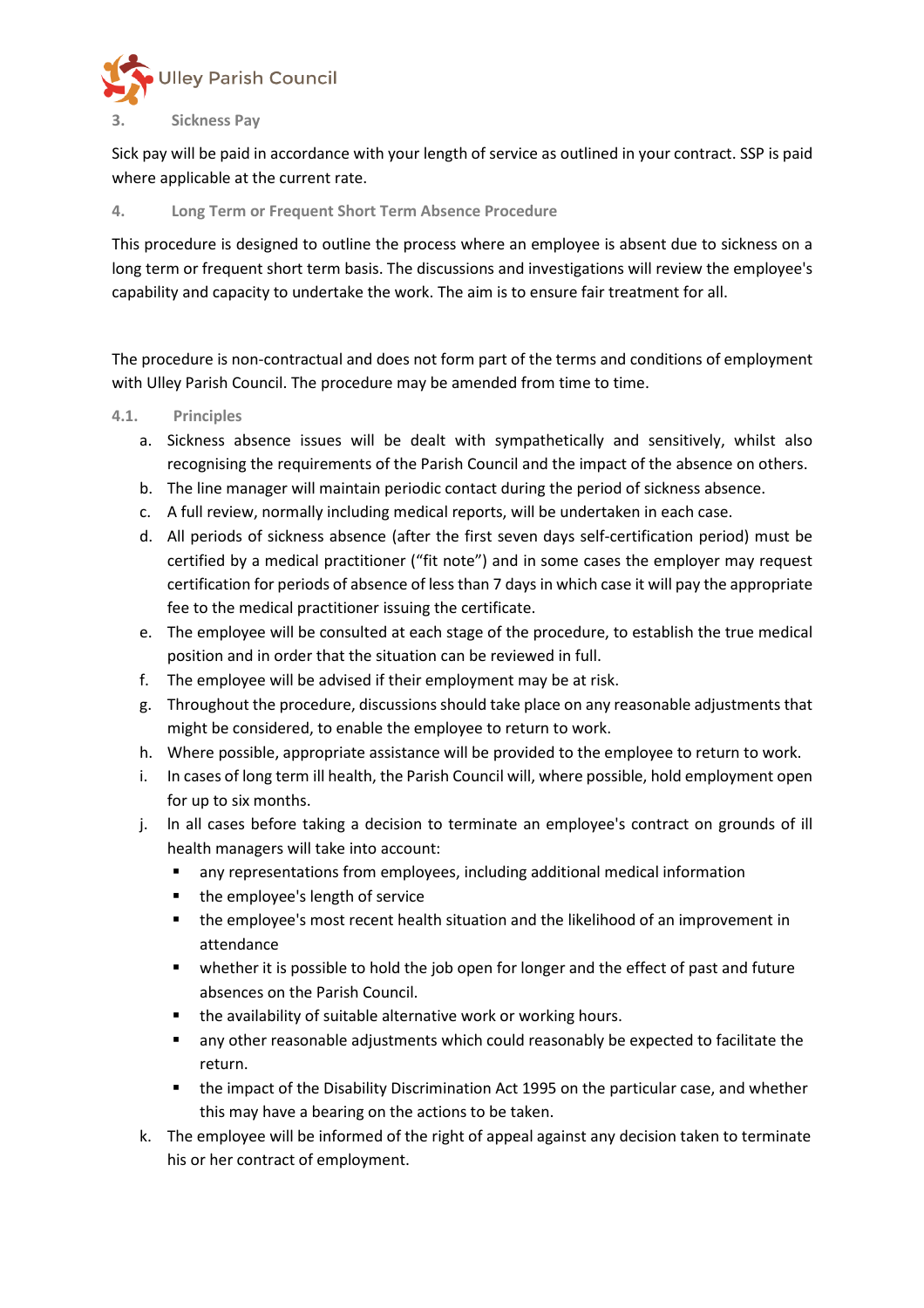

- l. At all formal stages of the procedure, the employee may be accompanied by a colleague or trade union representative.
- m. Where it is clear early on that the employee will not be well enough to return to work, and after consultation with the employee, the employees contract may be terminated prior to stage 3 of the procedure, but not before the employee's sick pay has expired.
- n. Where there is reason to believe that the employee is absent due to misconduct rather than genuine sickness, the matter will be dealt with as a disciplinary matter under the Disciplinary Procedure.

### **4.2 Informal Meeting**

Absence levels will generally start to be of concern to the council when absence impacts on the smooth running of the Council.

Where there is the case, managers will normally discuss absence levels with the employee The aim will be to encourage the employee to understand the manager's concerns and to agree ways, if possible, of improving the situation. lf the employee has been of sick continuously, or if there appears to be an underlying health problem, the Parish Council will arrange for a GP's report (or a report from another medical specialist as appropriate). The employee's written permission must be given before the medical practitioner is approached.

The Parish Council shall additionally have the right at any time to require an employee to submit to examination by an independent medical practitioner, selected by the Council, to obtain a confidential report on their condition and discuss with the practitioner the findings of his/her examination and his/her prognosis for likely recovery or fitness to resume work and any recommended treatment.

The issues discussed at the meeting will be minuted.

#### **4.3 The Procedure**

**4.3.1 Stage One** - **first formal meeting** 

A first formal meeting will be arranged where:

- In the case of long term sickness absence, there is no clear date of return.
- In the case of frequent short term sickness absence, there has been no improvement in the weeks subsequent to the informal meeting.

The line manager will notify the employee in writing of the meeting to discuss the employee's sickness absence. The employee will be advised of the concerns and that this is the first formal stage of the procedure. He or she will be advised of the right to be accompanied by a colleague or trade union representative and will be given the opportunity to state his or her point of view.

Medical reports may normally be reviewed to assess whether there is any underlying health problem and if so what this is. Alternatively, permission to access medical records may be sought at this meeting,

There will be a discussion on ways to assist the employee to return to work, where appropriate. Unless there is a clear date for return (e.g. in the case of a broken limb) the manager should that there will normally be two further meetings, after which the employees contract may need to be terminated on the grounds of capability.